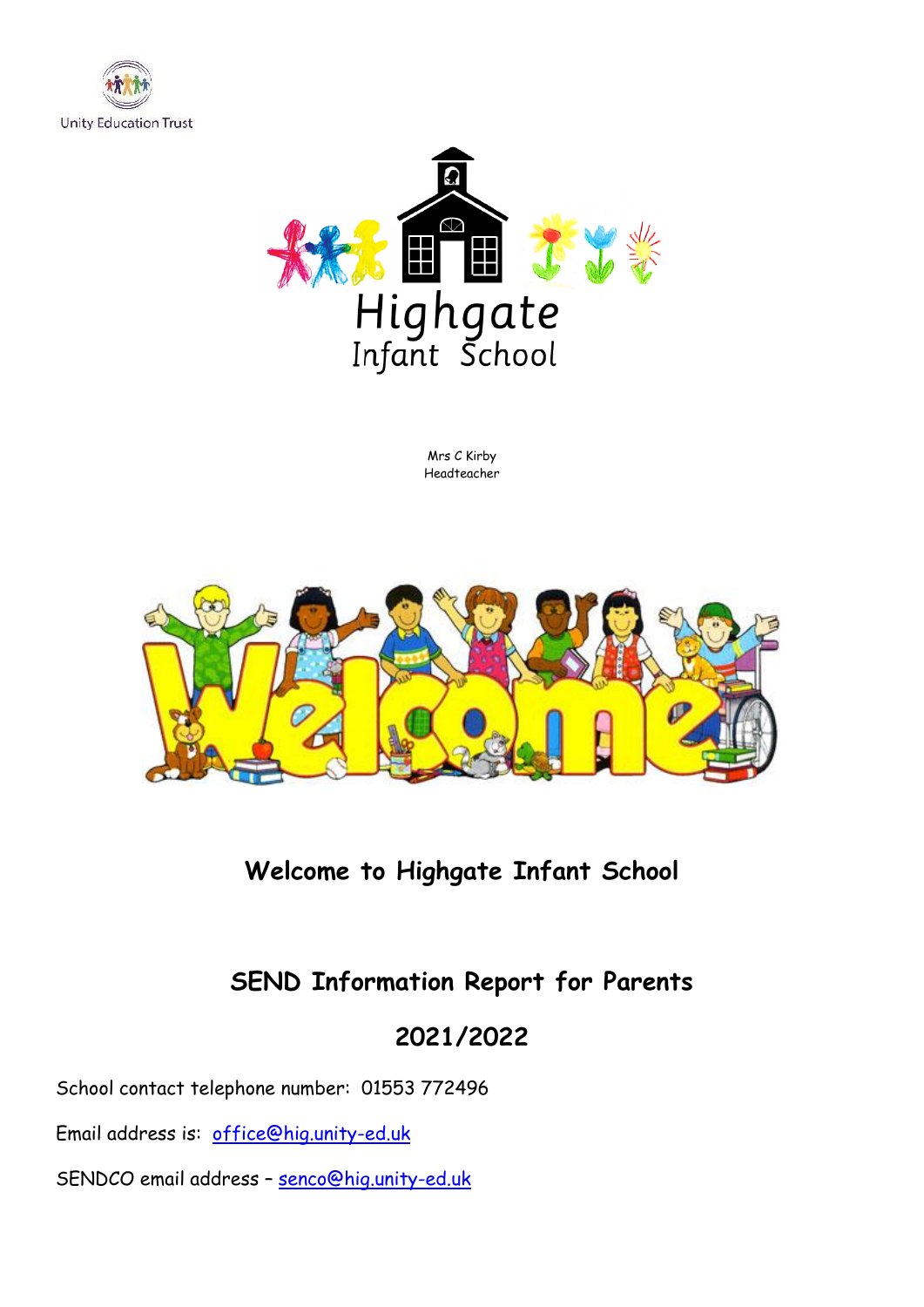



#### Our SEND Report

The aim of this report is to inform all how we at Highgate support children with Special Educational Needs.

As a member of UNITY multi-academy trust we are supported by the trust as well as the Local Authority to ensure that we are always striving to include and meet the needs of children with SEND.

All schools are supported to be as inclusive as possible, with the needs of pupils with Special Educational Needs and Disabilities being met in a mainstream setting wherever possible.

The four broad areas of need are

- Communication and Interaction,
- Cognition and Learning,
- Social, Emotional and Mental Health Difficulties,
- Sensory and Physical Needs.

Our SEND Information Report is part of Norfolk's Local Offer and it is reviewed every year. Anyone can see details of the Local Offer on Norfolk County Council website at <https://www.norfolk.gov.uk/children-and-families/send-local-offer>

#### What is the local offer?

It gives information on all the support available for children and families both county wide and locally with regard to SEND.

The LA Local Offer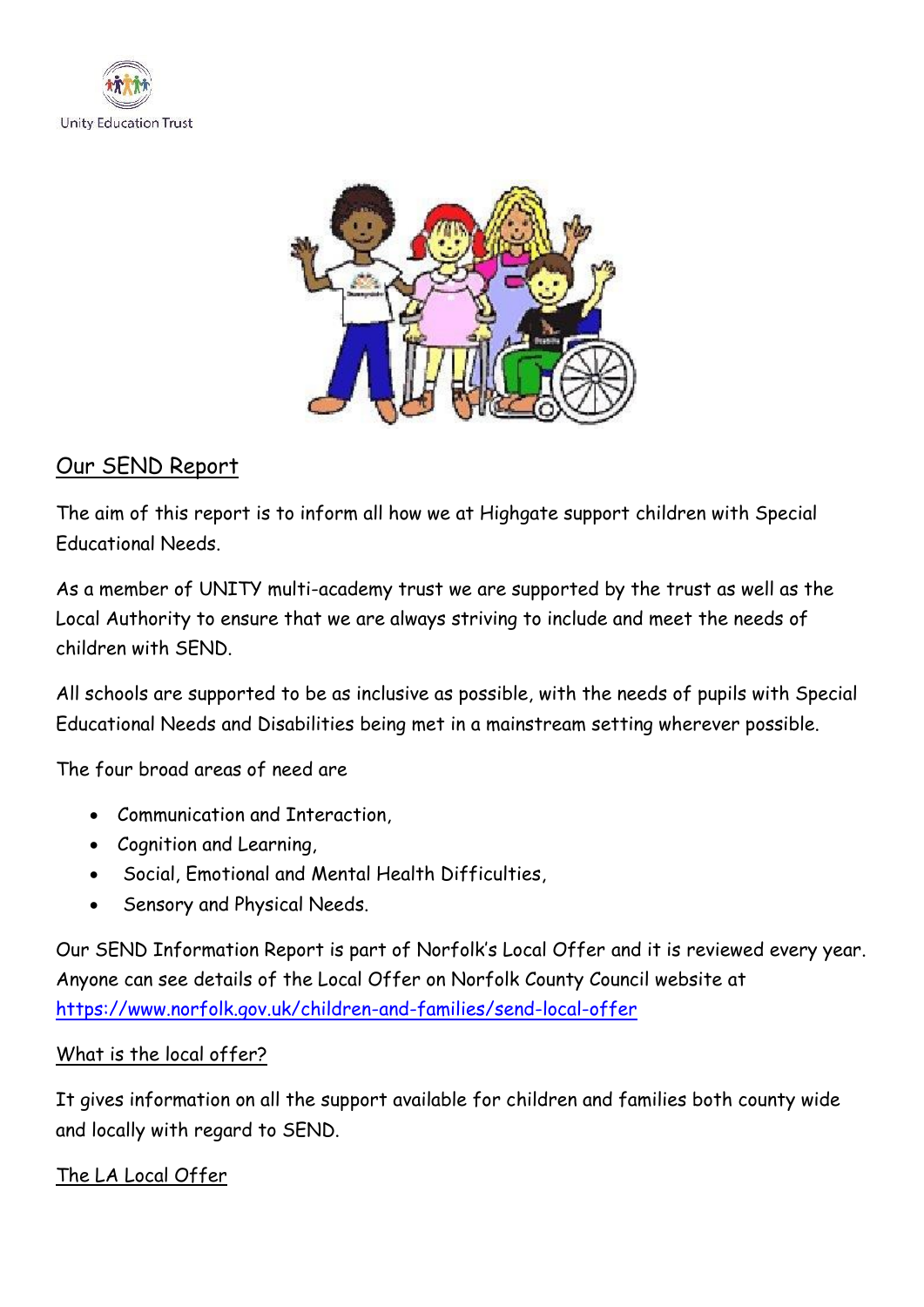

Unity Education Trust

•The Children and Families Bill became enacted in 2014. From this date, Local Authorities and schools are required to publish and keep under review information about services they expect to be available for the children and young people with Special Educational Needs (SEN) aged 0-25. This is the 'Local Offer'.

•The intention of the Local Offer is to improve choice and transparency for families. It will also be an important resource for parents in understanding the range of services and provision in the local area.

#### The School SEND Information Report

This utilises the LA Local Offer to meet the needs of SEND pupils as determined by school policy, and the provision that the school is able to meet. This report is updated annually.

## **Your child has Special Educational Needs, what do we at Highgate Infant School offer you?**

At Highgate Infant School, we embrace the fact that every child is different, and, therefore, the educational needs of every child are different; this is certainly the case for children with Special Educational Needs.

In our school at present 13.9% of our pupils have special or additional needs. 0% have an Education Health Care Plan and 13.9% receive extra support to help them overcome barriers to learning. This compares to national figures as a whole where 15.9% pupils have SEND, 3.7% with an EHCP and 12.2% receiving extra support. So as a school our data is very similar to the data across the country.

### **Who are the best people to talk to if your child needs extra support?**



The Class Teacher:

Responsible for: High quality first teaching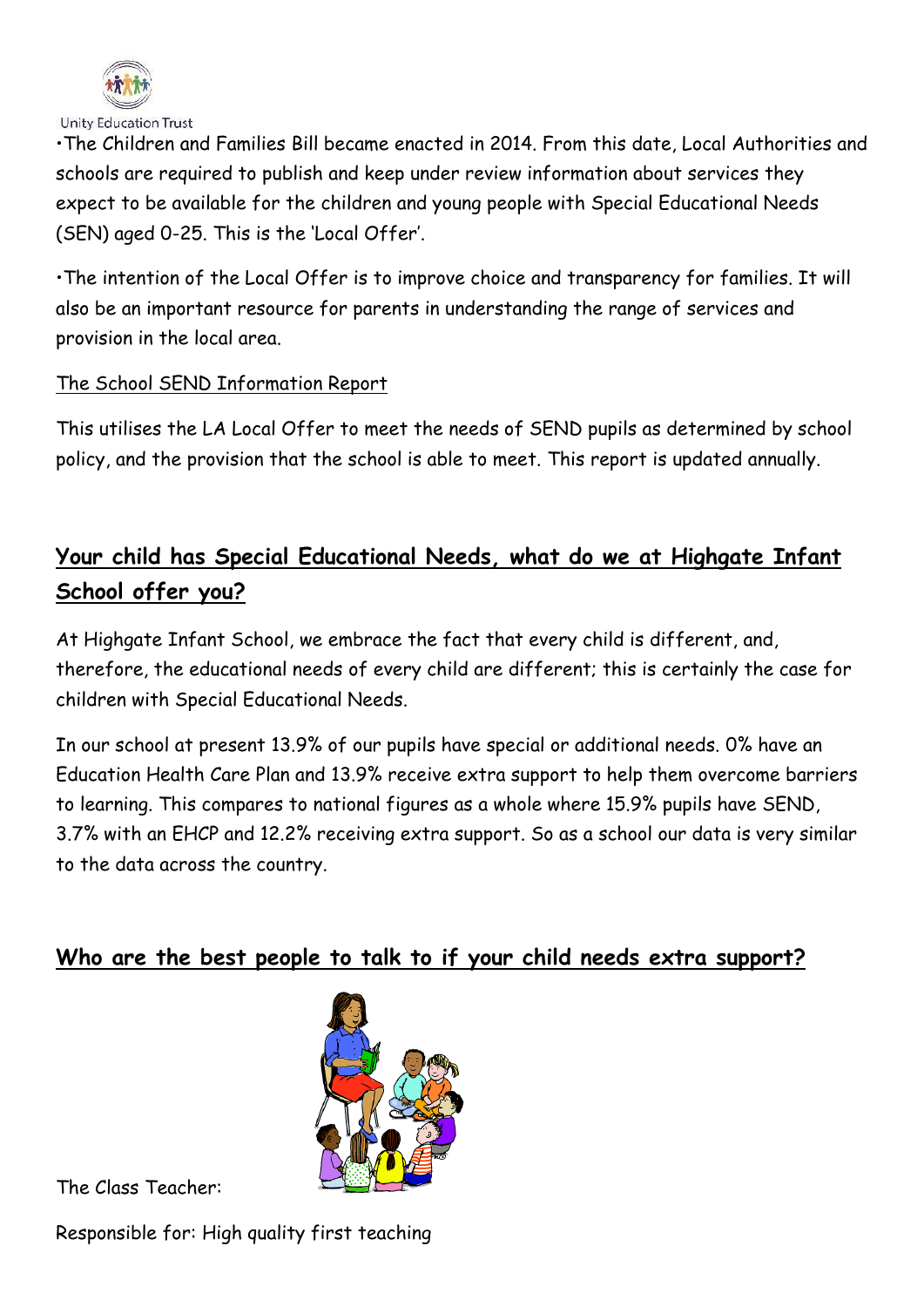

Checking on the progress of your child and identifying, planning and delivering any additional help your child may need (this could be targeted work or additional support) and letting the Special Education Needs/Disabilities Co-ordinator (SENDCO) know as necessary.

Pupils individual progress is monitored and every child is discussed at half-termly Pupil Progress meetings where all the class team plus head, SENDCO and Intervention staff are present. If it's felt a child needs individual or small group intervention these are planned at this time.

Setting individual targets and writing an Individual Learning Plan for each child identified with an additional need. Sharing and reviewing these with their Class Team and with parents at least once each term and planning for the next step. If a child is working below the curriculum level PIVATS (Performance Indicators for Value Added Target Setting) will be used to identify where the child's learning is at present and what the next step will need to be. PIVATS cover Number, Maths using and applying, Reading and Writing.

Personalised teaching and learning for your child as identified on the school's provision map ie; planning and teaching is adapted to ensure access by the child, the targets will reflect small steps of progress expected. Progress will be assessed daily and next plans will revise and move on learning.

Ensuring that the school's SEND Policy is followed in their classroom.

Liaising with parents.

### The SENDCO (Special Education Needs Co-ordinator)

Mrs Melissa Coleman MSc Clinical Child Psychology

Currently undertaking SENCO Award.

Responsible for:

- Developing and reviewing the school's SEND policy.
- Co-ordinating all the support for children with special educational needs or disabilities (SEND) via a Provision Map
- Ensuring that you as the parent are welcome in school, that you are involved in supporting your child's learning at home and that you are kept informed about your child's progress in school and about any interventions or extra help that they are getting.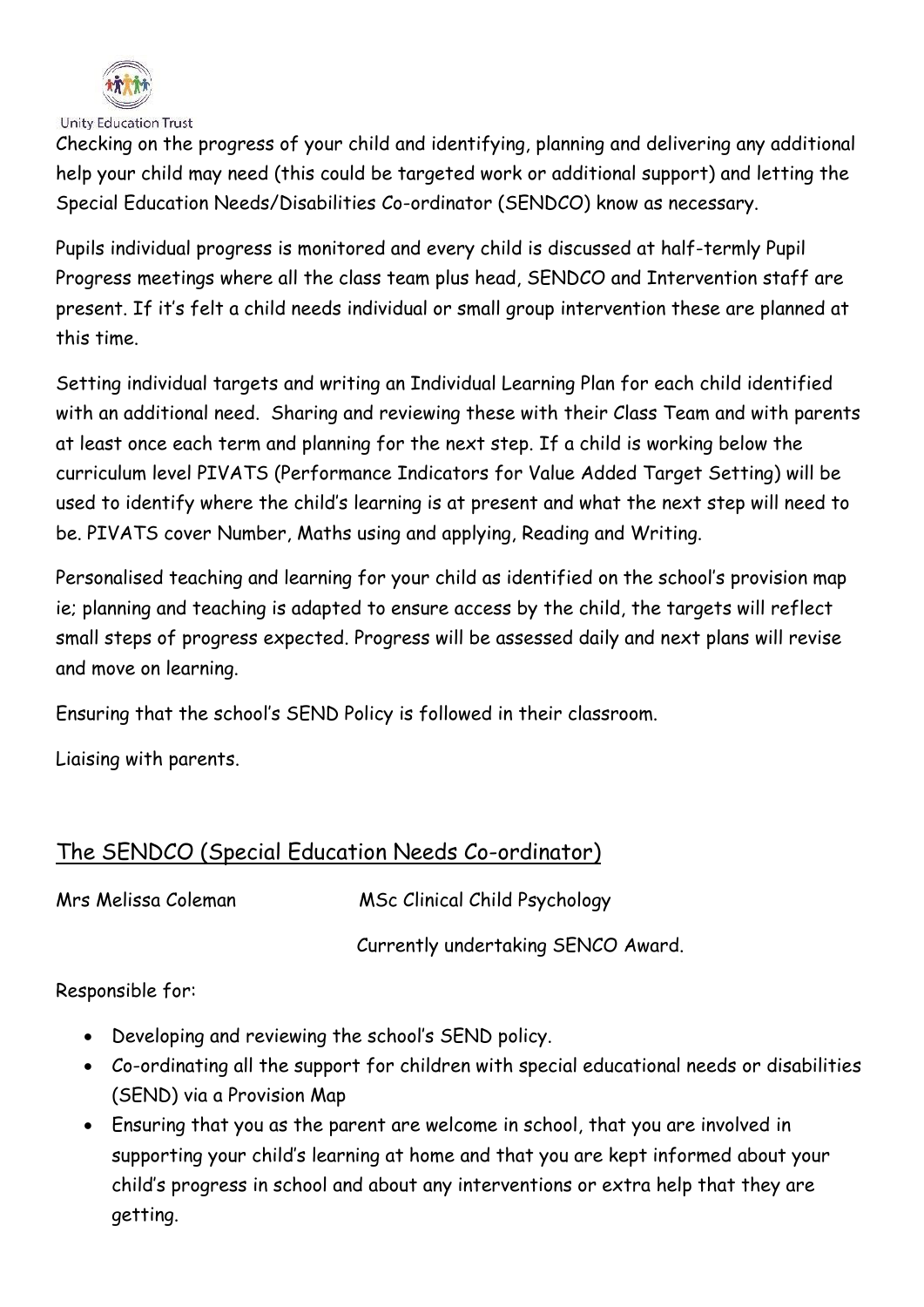

- Liaising with all the other people who may be coming in to school to help support your child's learning, e.g. Speech and Language Therapy, Educational Psychology.
- Updating the school's SEND Record (a system for ensuring that all the SEND needs of pupils in this school are known) and making sure that records of your child's progress and needs are kept.
- Providing specialist support for teachers and support staff in the school, so that they can help children with SEND in the school to achieve the best progress possible, this includes organising training to help to meet any additional needs in school.
- If the child despite robust intervention has needs that cannot be met in school the SENDCO in co-operation with the child, parents/carers, class team and outside professionals will apply to the local authority for an Education and Health Care Plan (EHCP) Needs Assessment. The authority will then decide if an EHCP will be written. The recommendations in the plan will then be put in place in school. It should be noted that this is a lengthy process and the school will continue to work together with parents throughout the process to meet the needs of the child as far as possible.
- Coordinating and supporting provision for EAL pupils and those with social and emotional needs.
- Liaising with SENDCO's from all other schools in the UNITY Academy to ensure the best use of resources and sharing best practise.
- Designated Teacher for LAC (looked after and previously looked after children)



The Head Teacher: Mrs C Kirby

Responsible for

• The day-to-day management of all aspects of the school; this includes the support for children with SEND.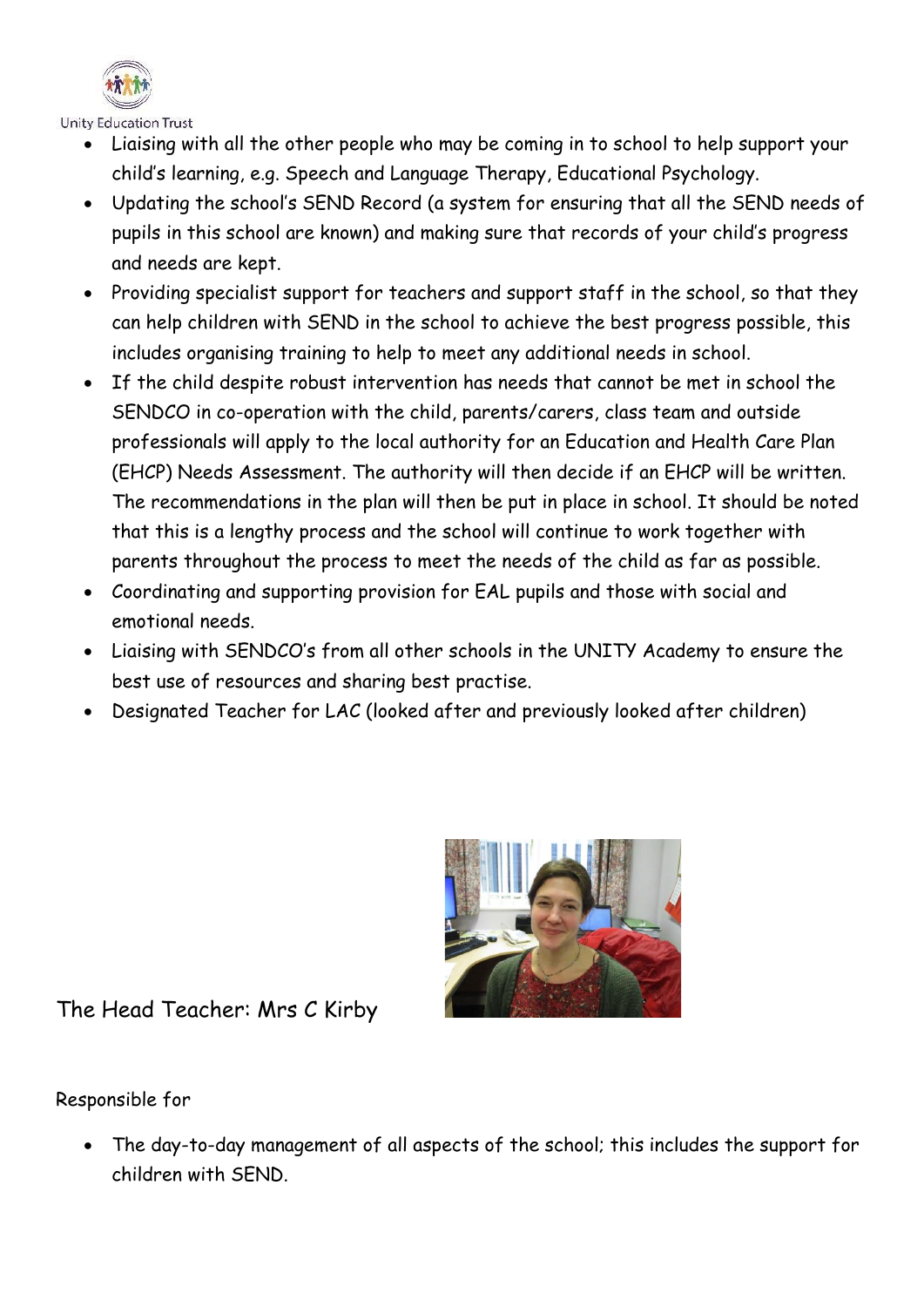

Unity Education Trust

The Head teacher will give responsibility to the SENDCO and class teachers, but is still responsible for ensuring that your child's needs are met.

The Head Teacher decides on the deployment of resources for Special Educational Needs and Disabilities, in consultation with the school governors on the basis of needs in the school.

The Head teacher must make sure that the Governing Body is kept up to date about issues relating to SEND.

The SEND Governor - at present this is Robyn Press who as well as having a child in school is also the Chairperson of the LIT.

Responsible for;

The Governance Handbook 2017 states that the governing body, along with the head should decide 'the school's policy and approach to meeting the children and young person's SEND requirements, including those with or without statements of SEND or Education, Health and Care Plans (EHCP)

# **What are the different types of support available to children with SEND at Highgate.**

Class teacher input, via excellent targeted classroom teaching (Quality First Teaching).

For your child this would mean:

•That the teacher has the highest possible expectations for your child and all pupils in their class.

•That all teaching is built on what your child already knows, can do and can understand.

•That different ways of teaching are in place, so that your child is fully involved in learning in class. This may involve things like using more practical learning using a multi-sensory approach.

•That specific strategies (which may be suggested by the SENDCO) are in place to support your child to learn.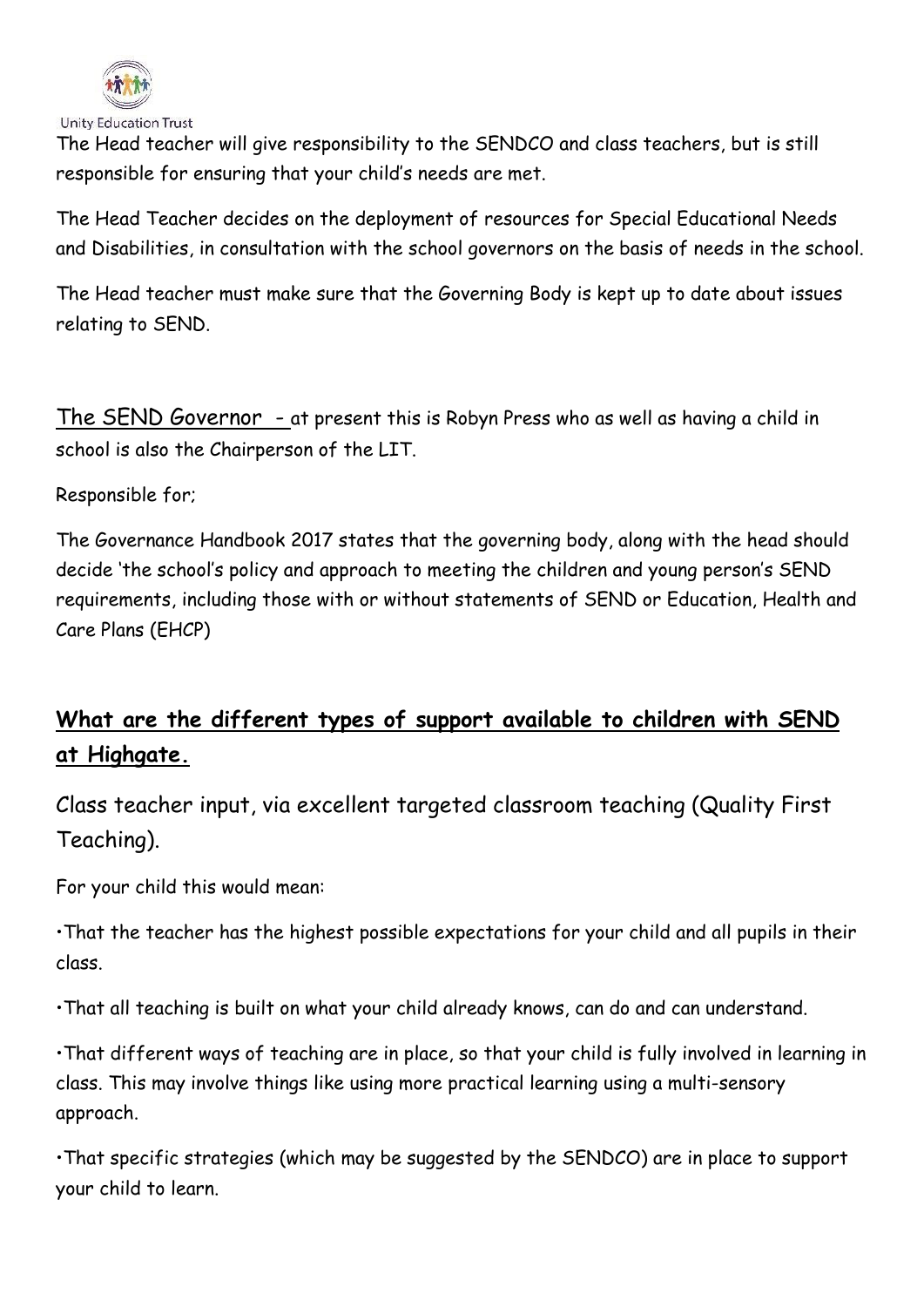

These strategies may include pre-teaching (where a child is introduced to a topic or area of the curriculum ahead of a lesson being taught), individual support – either from a member of staff or a resource the teacher has prepared eg; word mat, writing frame. Visual timetables – both class and individual, work station, reward charts, home/school diaries.

•Your child's teacher will have carefully checked on your child's progress and will have decided that your child has a gap or gaps in their understanding/learning and needs some extra support to help them make the best possible progress.

### **Individual support and/or specific group work**

Sometimes after discussion between the class teacher/SENDCO or someone from outside who is giving advice we may feel that your child would benefit from working for short periods either 1:1 or in a small group outside the classroom.

Interventions may be:

•Run in the classroom or a group room.

•Run by a teacher or a teaching assistant (TA).

At present the Interventions we are running include EAL Support (Racing to English), Family Fisher Trust FFT literacy intervention, Nurture groups, Sensory Circuits, Nuffield Early Language Intervention, 1:1 Speech and Language sessions.

As a result of the Covid 19 lockdowns we began running some 'catch-up' sessions in Maths and Phonics to help children fill any gaps in their learning that has occurred due to time away from school. Results have shown that these sessions have a positive effect and children have begun to catch up quickly. Similar intervention groups have continued into this academic year also.

If your child is working on an intervention the progress they make is carefully monitored and as a parent you are very welcome to talk about this with the class teacher or with the SENCDO (Mrs Coleman) at any time.

Specialist groups run by outside agencies, e.g. Speech and Language Therapist, Behaviour Support, S2S, Educational Psychologist and Learning Support teachers and Short Stay School and Churchill Park.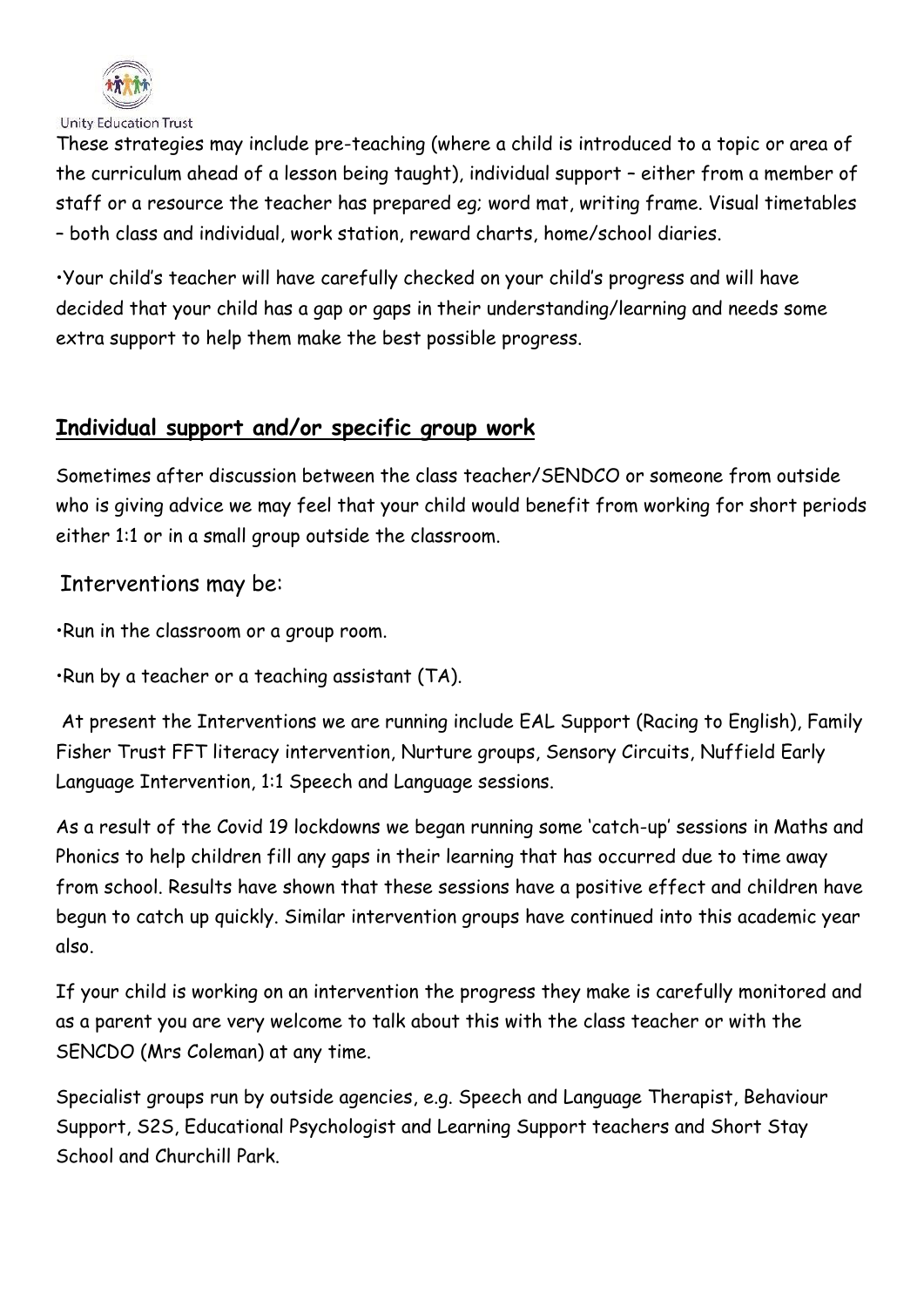

•You may be asked to give your permission for the school to refer your child to a specialist professional, e.g. a Speech and Language Therapist or Educational Psychologist. This will help the school and you to understand your child's particular needs better and be able to support them more effectively in school and at home.

•The specialist professional will work with your child to understand their needs and make recommendations as to the ways your child is given support.

Sometimes a child needs more support than school can provide - if their learning needs are severe, complex and lifelong.

This is sometimes provided via an Education, Health and Care Plan (EHCP). This means your child will have been identified by professionals as needing a particularly high level of individual or small-group teaching.

This type of support is available for children with specific barriers to learning that cannot be overcome through Quality First Teaching and intervention groups ("Including All Children" documentation from LA).

•The school (or you) can request that Local Authority Services carry out a statutory assessment of your child's needs. This is a legal process which sets out the amount of support that will be provided for your child.

•After the request has been made to the 'EHCP case worker' (with a lot of information about your child, including some from you), they will decide whether they think your child's needs (as described in the paperwork provided), seem complex enough to need a statutory assessment. If this is the case, they will ask you and all professionals involved with your child to write a report outlining your child's needs. If they do not think your child needs this, they will ask the school to continue with the current support.

•After the reports have all been sent in, it will be decided if your child's needs are severe, complex and lifelong. If this is the case, they will write an Education Health Care Plan (EHCP). If this is not the case, they will ask the school to continue with the current level of support and also set up a meeting in school to ensure a plan is in place to ensure your child makes as much progress as possible.

# **How can I let the school know that I am concerned about my child's progress?**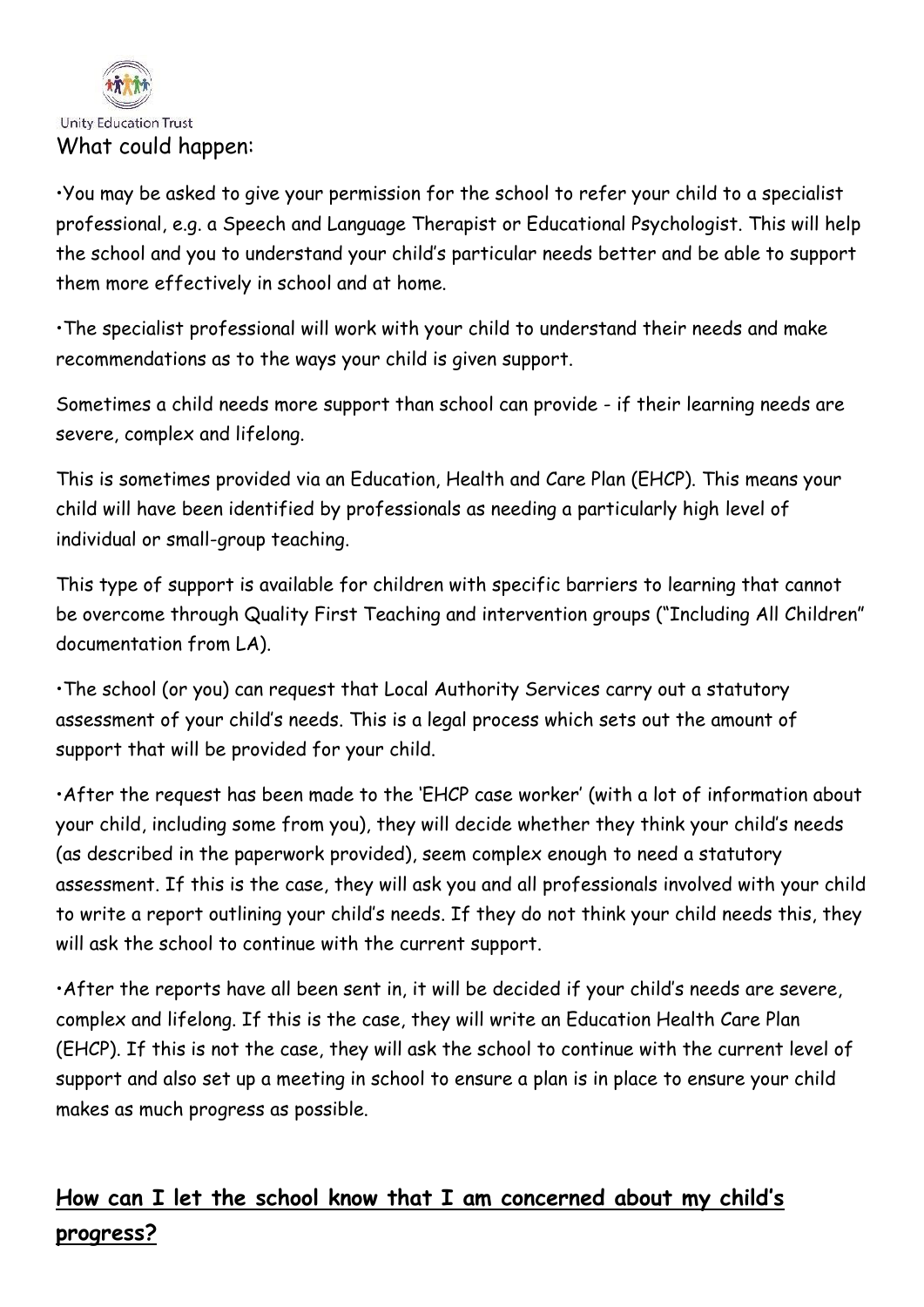

If you have concerns about your child's progress, you should speak to your child's class teacher initially.

•If you continue to be concerned that your child is not making progress, you may speak to the Special Education Needs/Disabilities Co-ordinator (SENDC0).

•The school SEN Governor can also be contacted for support.

### **How will the school let me now if they have any concerns about my child in school?**

If your child is identified as not making progress, the school will set up a meeting to discuss this with you in more detail and to

•Listen to any concerns you may have.

•Plan any additional support your child may need. This may include an Individual Learning Plan that will have 2 or 3 targets that your child will be working on over the coming weeks.

•Discuss with you any referrals to outside professionals to support your child

The class teacher is regularly available to discuss your child's progress or any concerns you may have and to share information about what is working well at home and school, so that similar strategies can be used.

•The SENCDO is available to meet with you to discuss your child's progress or any concerns/worries you may have.

Regular opportunities for you to find about your child's progress i.e. parents evenings.

•All information from outside professionals will be discussed with you, with the person involved directly, or where this is not possible, in a report.

•Personal progress targets will be reviewed with your involvement every term.

•Homework will be adjusted as needed to your child's individual requirements.

•A home-school contact book may be used to support communication with you when this has been agreed to be useful for you and your child.

The school employs a Parent Support Advisor who is able to support any parent if needed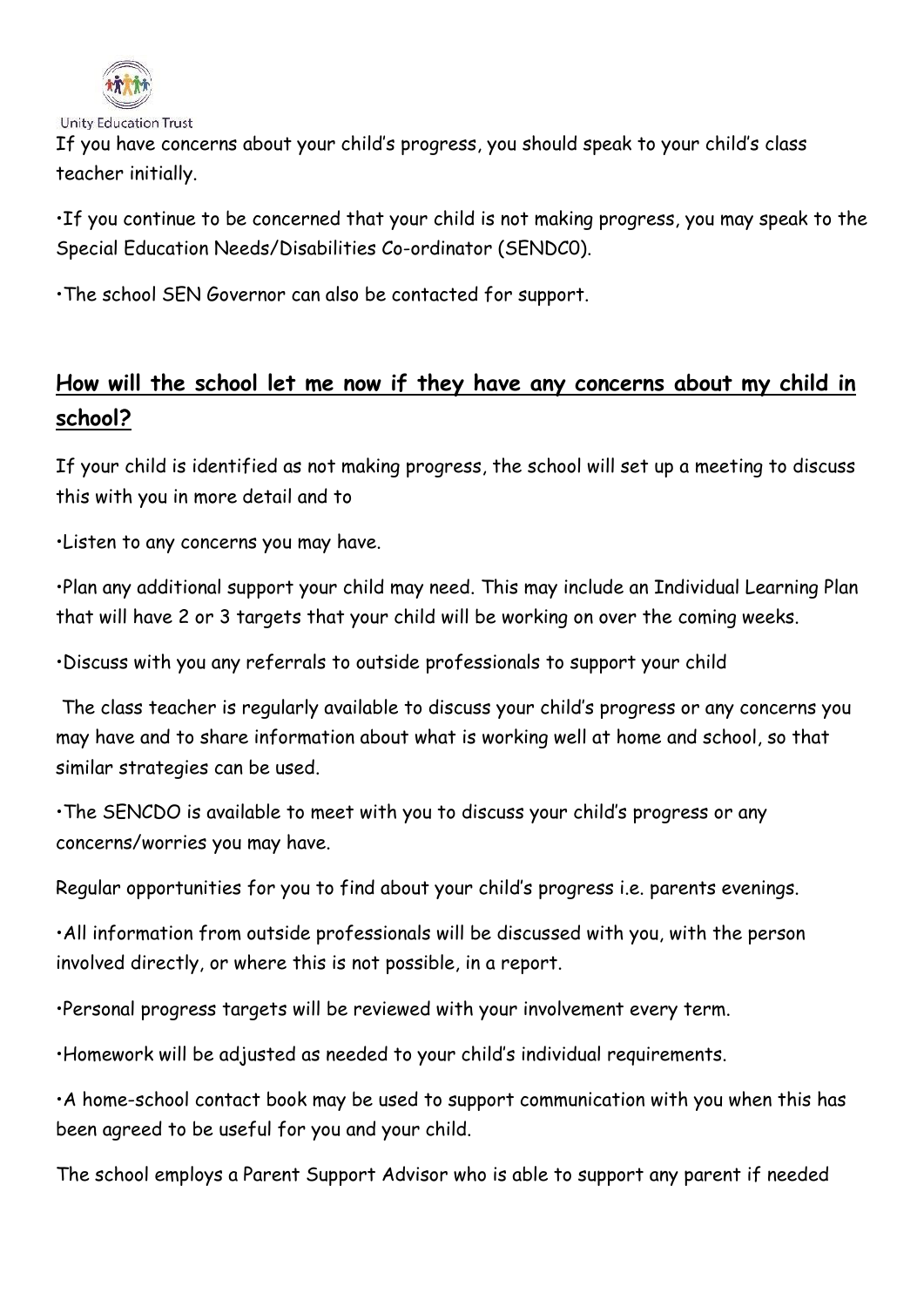

Unity Education Trust

There is a great deal of support available for parents/carers of children with SEND, the SENDCO will be bale to suggest and advise on how to access this help and all the information is on the norfolk.gov.uk website, go to Local Offer – advice and support for parents and carers where there is information on everything including sleep issues, children with a diagnosis, behaviour issues, bullying, sensory support or worries around mental health as well specific organisations to support parents which include Family Voice or Norfolk SEND Partnership.

## **How is extra support allocated to children and how do they progress in their learning?**

•The school budget, received from Norfolk LA, includes money for supporting children with SEND, the SEND Notional budget.

If a child has an EHCP school will receive an extra allocation of money to help provide the additional support the school needs to support the additional complex needs. At present we have one child with an EHCP and another child who is due to come into school after Christmas.

We can also apply for additional High Needs Funding, this is done termly and we have to show how the children with SEND are supported, how much this costs and what the impact is. We also need to prove that we've used the SEND budget before applying. We have received funding from this source during the last term.

• The Head Teacher and the SENDCO discuss all the information they have about SEND in the school and from this information, they decide what resources/training and support are needed in school.

•The school identifies the needs of SEND pupils on a Provision Map. This identifies all support given within school and is reviewed regularly and changes made as needed, so that the needs of children are met, and resources are deployed as effectively as possible.

Children who will benefit from extra support are included on the school's SEND Record, at present there are 11 children listed on this record, 7 come under Communication and Interaction, 5 are under Cognition and Learning, 1 – Sensory/physical and 4 need support within SEMH – Social Emotional and Mental Health. Some children fall into more than one category of course.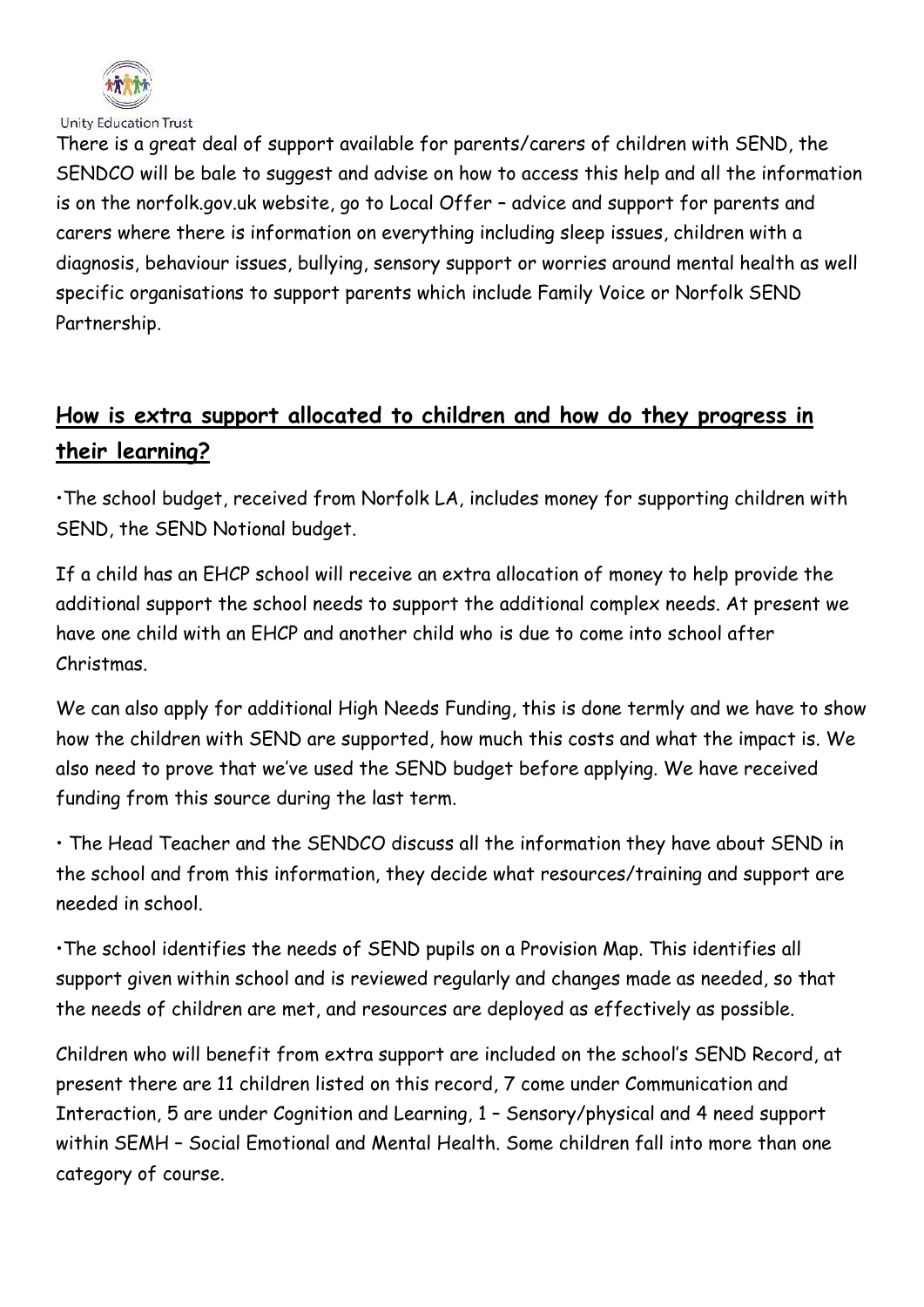

Additional advice and sharing of good practice comes from being part of the UNITY academy, Essential SENCO Network and the Virtual School's SEND Forum. We continue to be part of phase one of The Core Consultation which helps to support and challenge schools with regard to their provision. One main area of focus has been to look at ways to best support children with ASD, we received input from the ASD support team from which strategies and ideas have since been implemented, and training planned for all staff. This Consultation process continues and we have another scheduled meeting for next term.

# **Who are the other people providing services to children with SEND in this school?**

### **School Provision**

- Teachers responsible for quality first teaching
- Teaching Assistants and HLTA's working mainly with individual children or small groups
- Teaching Assistants and HLTA's offering support with emotional and social development through Nurture
- PSA supporting families with identified needs
- Intervention teachers and TA's who are highly skilled to develop specific areas of learning
- EAL support for pupils with English as an additional language
- School leadership team and Governing Body

### **Other Provision available in school**

- Educational Psychology Service
- Sensory Service for children with visual or hearing needs
- Norfolk SENDIASS <https://www.norfolksendiass.org.uk/>
- Just One Number [https://www.justonenorfolk.nhs.uk/our-services/just-one-number-and](https://www.justonenorfolk.nhs.uk/our-services/just-one-number-and-parentline)[parentline](https://www.justonenorfolk.nhs.uk/our-services/just-one-number-and-parentline)
- Mental Health Support Team for Schools
- SALT (Speech and Language Therapy)
- School 2 School support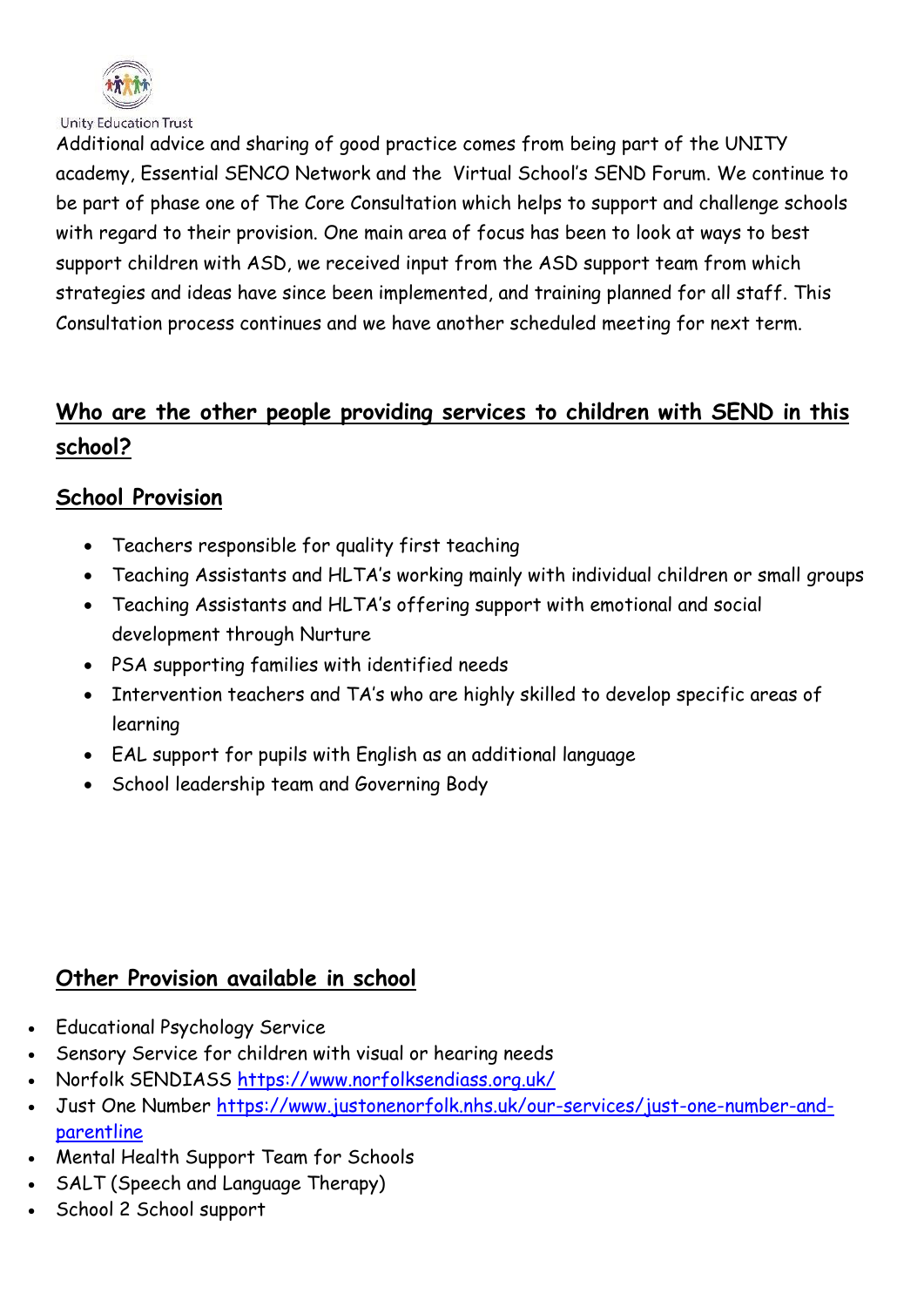

- SRB (Specialist Resource Bases, these are centres based in schools around the county who support children with a specific need)
- Children's Centres
- Occupational and physio therapy
- Child and Adolescent Mental Health Team (CAMHS)

### **How are the staff in school helped to work with children with SEND and what training do they receive?**

•The school provides training and support to enable all staff to improve the teaching and learning of children, including those with SEND. In the past year this has included training on SEND issues, such as Autism Spectrum Disorder (ASD), Working Memory, NELI, Mental health and Trauma and Attachment.

•Individual teachers and support staff attend training courses run by outside agencies that are relevant to the needs of specific children in their class, e.g. from the Short Stay School or School2School.

As part of the UNITY Academy the SENDCO also attends the half-termly meetings for SENDCO's from all the schools in the academy.

Teacher and TA appraisals are used to highlight the training needs of individual teachers and this becomes part of their targets and corresponding CPD.

### **How will we measure your child's progress?**

•Your child's progress will be continually monitored by his/her class teacher.

•His/her progress will be reviewed half termly, in reading, phonics, writing and numeracy, in progress meetings where all staff will be accountable for setting next steps and support.

•At the end of each key stage (i.e. at the end of year 2), all children are required to be formally assessed using Standard Assessment Tests (SATS). This is something the government requires all schools to do and are used to aid teacher assessments which are published nationally.

•Where necessary, children will have an Individual Learning Plan and may include targets set by outside agencies specific to their needs. Targets will be set with regard to the barrier to learning that an individual child is experiencing and these targets are designed to accelerate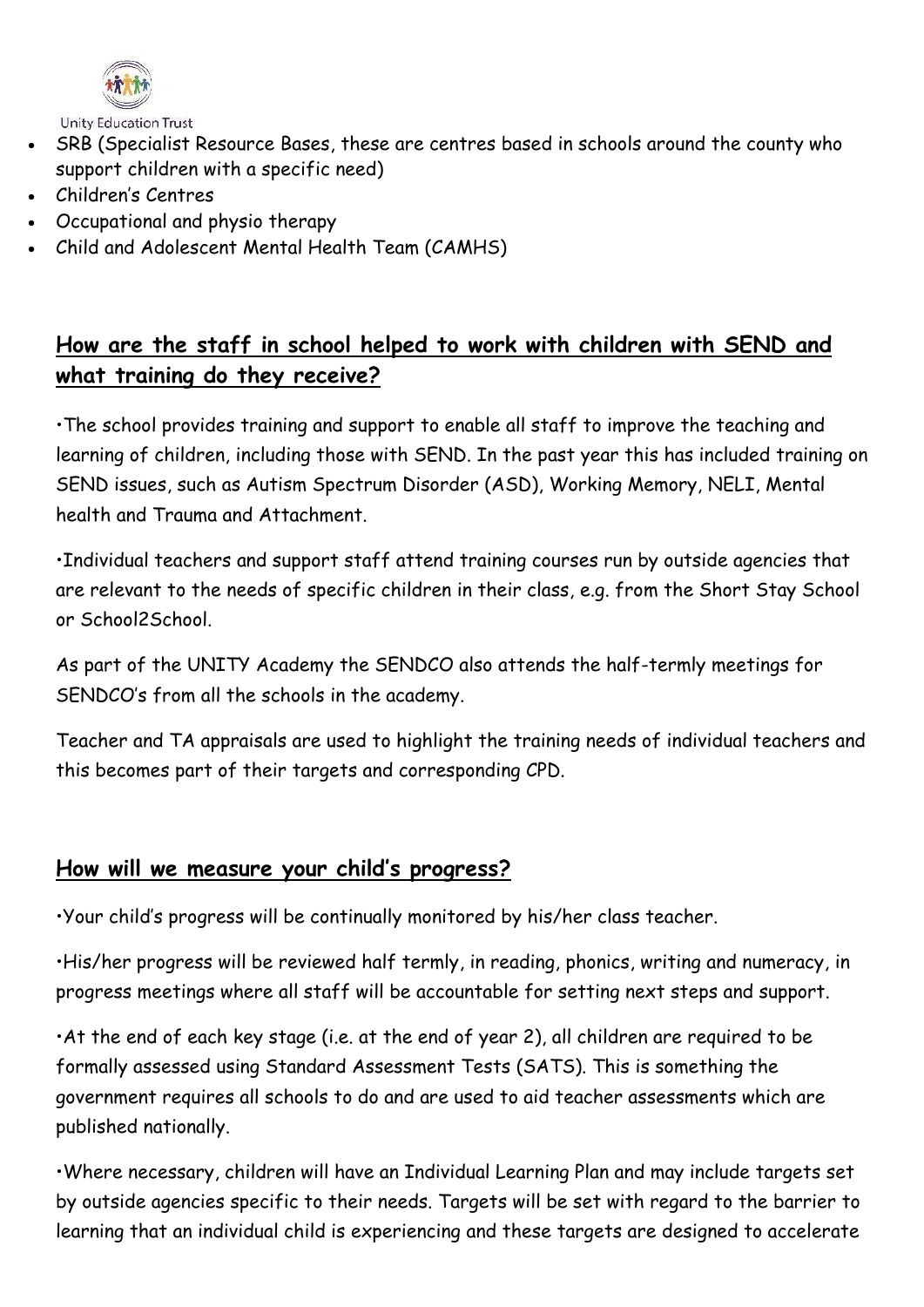

learning and close the gap as well as capturing progress. Progress against these targets will be reviewed regularly, evidence for judgements assessed and a future plan made. We use the PIVATS assessment programme for Reading, Writing and Number, this breaks down each objective into smaller steps and it means we can capture these small steps of progress that children with SEND make. PIVATS are being used in interventions to help monitor the effectiveness of the intervention as well as the progress each child is making. In addition some of our interventions have a standardised assessment that is carried out on entry and exit. These include Sandwell Number Assessment, FFT Assessment, NASSEA tracking, NELI assessment and TALC assessments for children with Speech and Language as a barrier to learning.

•The progress of children with an EHC Plan will be formally reviewed at an Annual Review with all adults involved with the child's education.

•The SENDCO will also check that your child is making good progress within any individual intervention or group that they take part in through regular monitoring of the data from intervention assessments and Pupil Progress meetings.

•Regular book scrutiny's and lesson observations will be carried out by the Senior Management Team to ensure that the needs of all children are met and that the quality of teaching and learning is high.

#### **How would we support your child's social and emotional development?**

We recognise that some children have extra emotional and social needs that need to be developed and nurtured. These needs can manifest themselves in a number of ways, including behavioural difficulties, anxiousness, and being uncommunicative.

All classes follow a structured PSHE (Personal, Social, Health end Economic education) curriculum which encompasses a range of programmes including Mind to be Kind and PATHS. However, for those children who find aspects of this difficult we offer nurture. We use the Boxall online assessment and tracking programme to assess every child inn each class, the results show us the health of each child's social, emotional and mental health and then go on to suggest activities and strategies that we can use to support children in this area.

If your child still needs extra support, with your permission the SENDCO can access further support through the Family Support Process. This may include support in the home if a parent identifies the need. The SENDCO can also make contact with the Mental Health Support team, who can arrange some session either within school lor out of school to work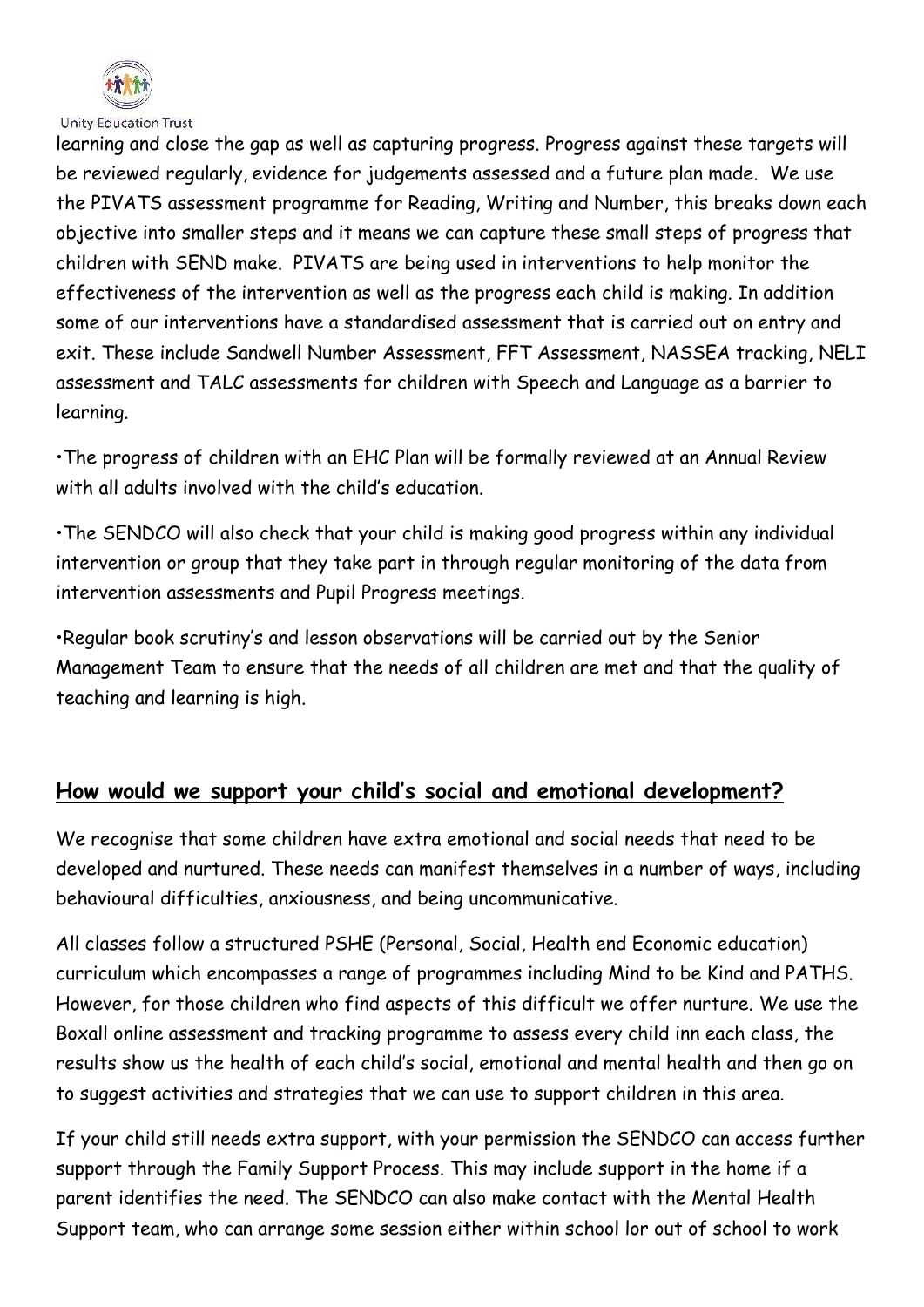

closely with you and your child to support you in addressing any low level behaviour or anxiety issues.

### **How is Highgate Infant School accessible to children with SEND?**

Highgate Infant school aims to be fully inclusive and has a small family feel which supports pupils with SEND, they will be known by all members of staff and every child is valued and we have 'High Aspirations' for all.

The school however is a small Victorian building and does have limited access to some areas of the school.

- •The school is on a single level with limited access.
- •There is one disabled toilet.

•We ensure where ever possible that equipment used is accessible to all children regardless of their needs.

•After-school provision is accessible to all children, including those with SEND.

•Extra-curricular activities are accessible for children with SEND.

. For those children with a specific need adaptations will be made.

### **How will we support you child joining and leaving school?**

We recognize that transitions can be difficult for a child with SEND and we take steps to ensure that any transition is a smooth as possible.

If your child is joining us from another school:

•Your child will be able to visit our school and stay for a taster session and the SENDCO and/or class teacher can contact your child's present school to meet and talk to staff who know your child.

•The SENDCO can visit the Pre School setting when appropriate.

- The Early Years team will carry out a home visit to enable you to discuss your child's needs in confidence.
- Reception class TA's liaise with parents on a daily basis and feedback on how children are settling and progressing.

If your child is moving to another school: